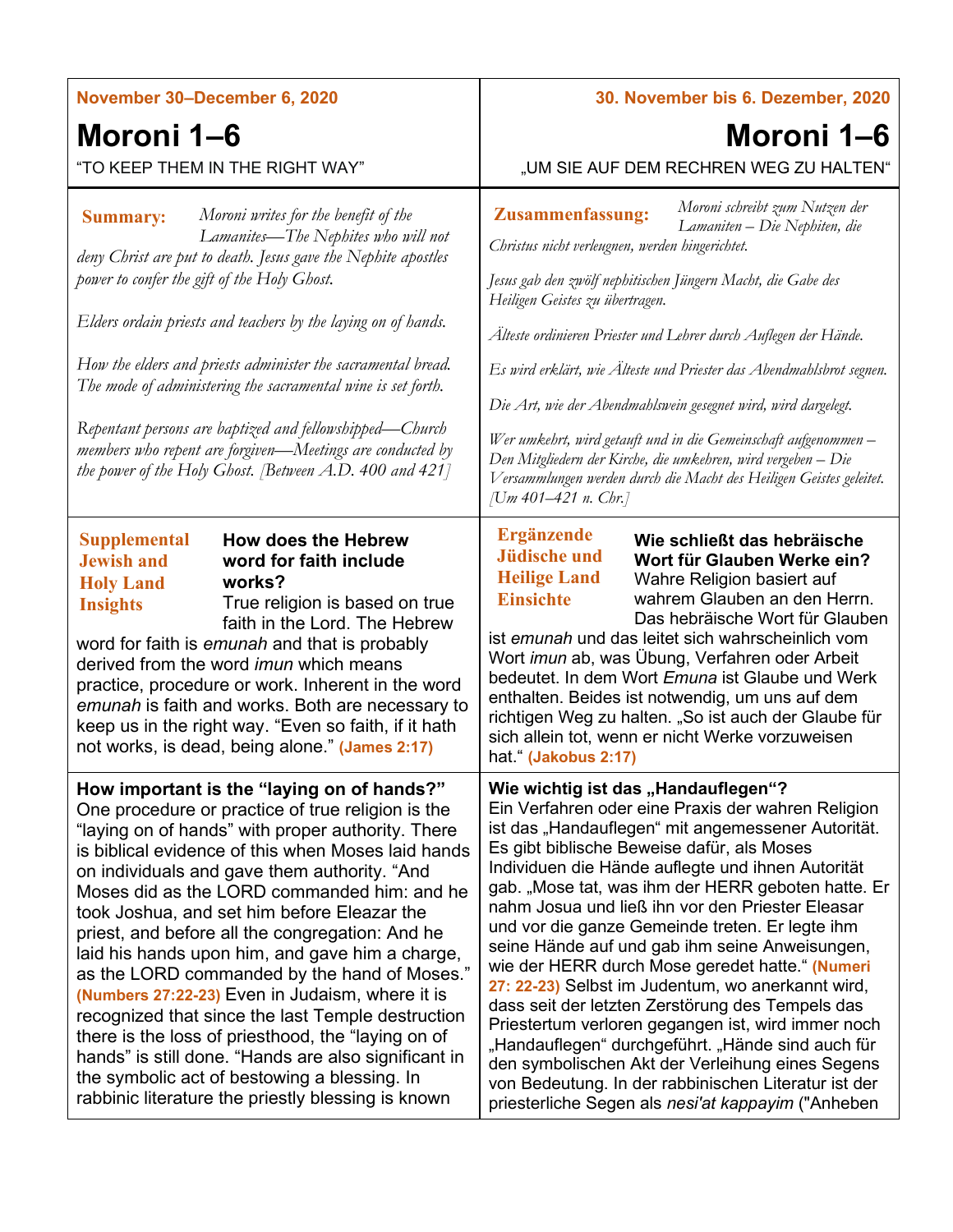| as nesi'at kappayim ('raising of the hands') and is<br>pronounced with the hands uplifted, and the<br>fingers spread in a special formation, (two fingers<br>opened in a "V" shape from the last two fingers).<br>In fact this special formation of the hands is often<br>engraved on the tombstones of kohanim<br>(priests)." "In the same way that priests lift their<br>hands in blessing, so parents place their hands<br>on the heads of their children when they bless<br>them. (For example, in the Bible, Jacob blessed<br>his grandsons, Ephraim and Manasseh, by<br>placing his hands on their heads.) Placing the<br>hands on another person is symbolic not only of<br>transferring blessing but also of passing on<br>authority. In Talmudic times, scholars received<br>their rabbinic ordination through the symbolic act<br>of placing of the hands (known as semikhah)."<br>(Encyclopedia Judaica Jr.) | der Hände") bekannt und wird mit erhobenen<br>Händen ausgesprochen, und die Finger werden in<br>einer speziellen Formation gespreizt (zwei Finger<br>öffnen sich in einer "V" - Form von der letzte zwei<br>Finger). Tatsächlich ist diese besondere Formation<br>der Hände oft in die Grabsteine von Kohanim<br>(Priestern) eingraviert." "So wie Priester ihre Hände<br>zum Segen heben, legen Eltern ihre Hände auf die<br>Köpfe ihrer Kinder, wenn sie sie segnen. (In der<br>Bibel zum Beispiel segnete Jakob seine Enkel<br>Ephraim und Manasse, indem er seine Hände auf<br>ihre Köpfe legte.) Das Auflegen der Hände auf eine<br>andere Person ist nicht nur ein Symbol für die<br>Übertragung von Segen, sondern auch für die<br>Weitergabe von Autorität. In talmudischen Zeiten<br>erhielten die Gelehrten ihre rabbinische Ordination<br>durch den symbolischen Akt des Platzierens der<br>Hände (bekannt als Semikhah)."<br>(Enzyklopädie Judaica Jr.)                 |
|-------------------------------------------------------------------------------------------------------------------------------------------------------------------------------------------------------------------------------------------------------------------------------------------------------------------------------------------------------------------------------------------------------------------------------------------------------------------------------------------------------------------------------------------------------------------------------------------------------------------------------------------------------------------------------------------------------------------------------------------------------------------------------------------------------------------------------------------------------------------------------------------------------------------------|-------------------------------------------------------------------------------------------------------------------------------------------------------------------------------------------------------------------------------------------------------------------------------------------------------------------------------------------------------------------------------------------------------------------------------------------------------------------------------------------------------------------------------------------------------------------------------------------------------------------------------------------------------------------------------------------------------------------------------------------------------------------------------------------------------------------------------------------------------------------------------------------------------------------------------------------------------------------------------------|
| How were Biblical ordinations performed?<br>"All Jewish religious leaders had to be ordained<br>before they were permitted to perform certain<br>judicial functions and to decide practical<br>questions in Jewish law. The Bible relates that<br>Moses ordained Joshua by placing his hands on<br>him, thereby transferring a portion of his spirit to<br>Joshua. Moses also ordained the 70 elders who<br>assisted him in governing the people. The elders<br>ordained their successors who in turn ordained<br>others, so that there existed an unbroken chain of<br>ordination from Moses down to the time of the<br>Second Temple." "For some centuries the<br>tradition of ordaining by the laying on of the<br>hands was continued, but the rabbis later decided<br>to ordain by merely conferring the title 'rabbi'<br>either orally or in writing."<br>(Encyclopedia Judaica Jr.)                              | Wie wurden biblische Ordinationen<br>durchgeführt?<br>"Alle jüdischen Religionsführer mussten ordiniert<br>werden, bevor sie bestimmte richterliche Funktionen<br>ausüben und praktische Fragen im jüdischen Recht<br>entscheiden durften. Die Bibel berichtet, dass Mose<br>Josua ordinierte, indem er seine Hände auf ihn legte<br>und dadurch einen Teil seines Geistes auf Josua<br>übertrug. Moses ordinierte auch die 70 Ältesten, die<br>ihm bei der Regierung des Volkes behilflich waren.<br>Die Ältesten ordinierten ihre Nachfolger, die<br>wiederum andere ordinierten, so dass es eine<br>ununterbrochene Ordinationskette von Moses bis zur<br>Zeit des Zweiten Tempels gab." "Einige<br>Jahrhunderte lang wurde die Tradition des<br>Ordinierens durch Handauflegen fortgesetzt, aber<br>die Rabbiner beschlossen später, zu ordinieren,<br>indem sie lediglich den Titel "Rabbiner" entweder<br>mündlich oder schriftlich verliehen."<br>(Enzyklopädie Judaica Jr.) |
| When did ordinations cease?<br>"Ordination was required for membership in the<br>Great Sanhedrin (supreme political, religious and<br>judicial body in Palestine until the fifth century<br>C.E.) and in the smaller judicial bodies. The<br>lowest degree of ordination entitled the rabbi to<br>decide only religious questions, while the highest<br>degree entitled him to also judge criminal cases."<br>"It is not clear when the original tradition of<br>ordination was discontinued. According to some<br>historians, Rav, a third century scholar, was the<br>last to receive the traditional semikhah just before                                                                                                                                                                                                                                                                                            | Wann hörten die Ordinationen auf?<br>"Für die Mitgliedschaft im Großen Sanhedrin (bis<br>zum 5. Jahrhundert v. Chr. Oberstes politisches,<br>religiöses und juristisches Organ in Palästina) und in<br>den kleineren Justizorganen war eine Ordination<br>erforderlich. Der niedrigste Ordinationsgrad<br>berechtigte den Rabbiner, nur religiöse Fragen zu<br>entscheiden, während der höchste Grad ihn dazu<br>berechtigte, auch Strafsachen zu beurteilen." "Es ist<br>nicht klar, wann die ursprüngliche<br>Ordinationstradition eingestellt wurde. Nach Ansicht<br>einiger Historiker war Rav, ein Gelehrter des dritten                                                                                                                                                                                                                                                                                                                                                       |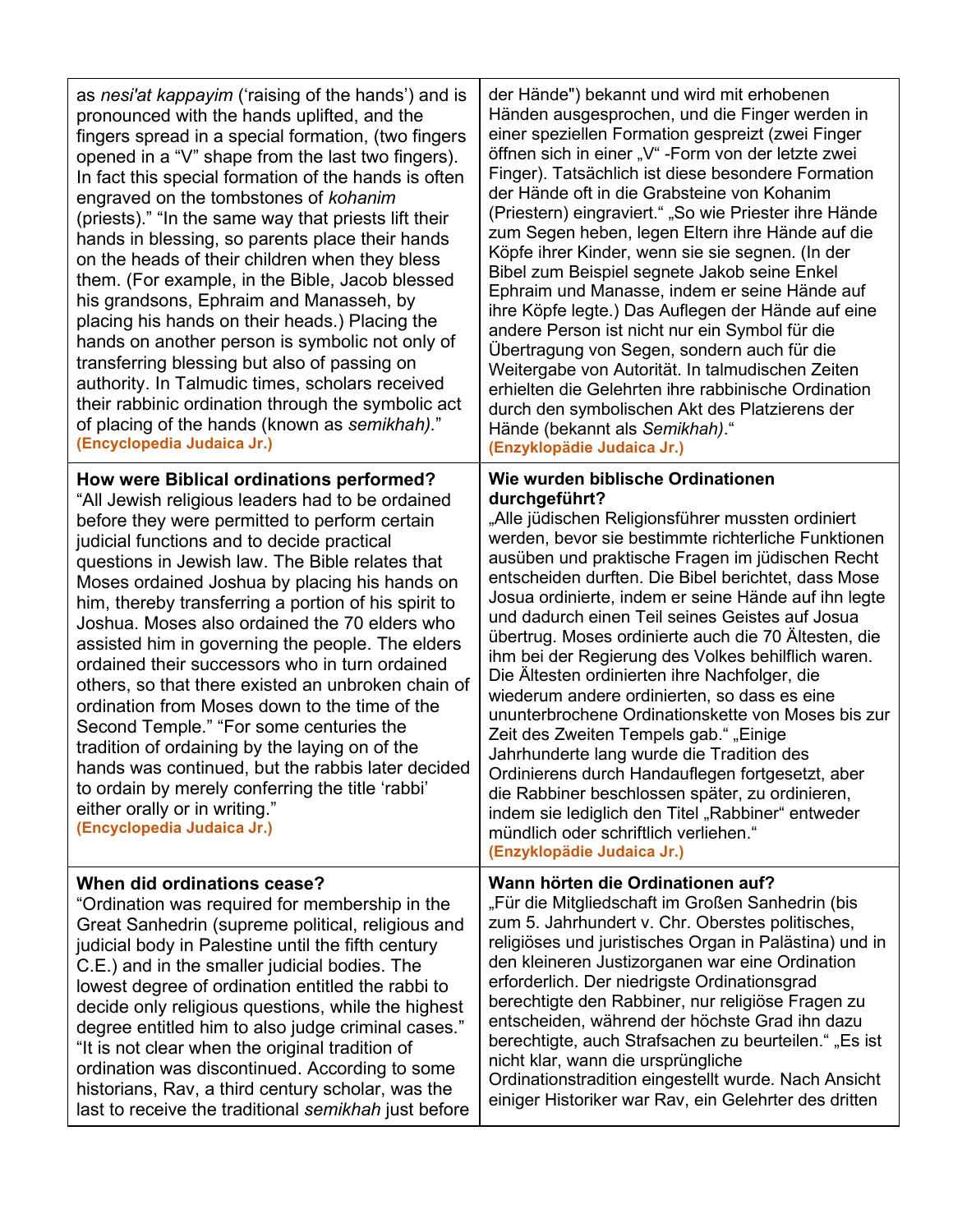| moving to Babylonia. In accordance with the<br>restriction which authorized ordinations only in<br>Erez Israel, [the land of Israel] Rav refused to<br>confer semikhah while in Babylonia and<br>subsequently none of the Babylonian amoraim<br>(talmudic scholars) were ordained. By the early<br>Middle Ages the traditional semikhah procedure<br>had completely ceased to exist and the direct<br>chain of ordination begun by Moses was broken."<br>"In 1538 Rabbi Jacob Berab of Safed tried to<br>revive the original semikhah practice. At his<br>initiative, 25 rabbis convened and ordained him<br>as their chief rabbi. Berab then ordained four<br>other rabbis including Joseph Caro and Moses di<br>Trani, hoping to ultimately reestablish the<br>Sanhedrin. But Berab had neglected to obtain the<br>consent of the Jerusalem rabbis and, feeling<br>slighted, they opposed his efforts and eventually<br>the institution of ordination was again abolished."<br>"With the establishment of the State of Israel in<br>1948, Israel's first minister of religious affairs<br>made a similar plea to restore the Sanhedrin, but<br>he too was overruled." (Encyclopedia Judaica Jr.) | Jahrhunderts, der letzte, der die traditionelle<br>Semikhah erhielt, kurz bevor er nach Babylonien<br>zog. In Übereinstimmung mit der Einschränkung, die<br>Ordinationen nur in Erez Israel genehmigte, weigerte<br>sich Rav, in Babylonien Semikhah zu verleihen, und<br>anschließend wurde keiner der babylonischen<br>Amoraim (talmudischen Gelehrten) ordiniert. Im<br>frühen Mittelalter hatte das traditionelle Semikhah-<br>Verfahren vollständig aufgehört zu existieren und die<br>von Moses begonnene direkte Ordinationskette war<br>unterbrochen." "1538 versuchte Rabbi Jacob Berab<br>von Safed, die ursprüngliche Semikhah-Praxis<br>wiederzubeleben. Auf seine Initiative hin<br>versammelten sich 25 Rabbiner und ordinierten ihn<br>zu ihrem Oberrabbiner. Berab ordinierte daraufhin<br>vier weitere Rabbiner, darunter Joseph Caro und<br>Moses di Trani, in der Hoffnung, den Sanhedrin<br>endgültig wiederherzustellen. Aber Berab hatte es<br>versäumt, die Zustimmung der Jerusalemer<br>Rabbiner einzuholen, und als sie sich beleidigt<br>fühlten, widersetzten sie sich seinen Bemühungen,<br>und schließlich wurde die Institution der Ordination<br>wieder abgeschafft." "Mit der Gründung des Staates<br>Israel im Jahr 1948 machte Israels erster Minister für<br>religiöse Angelegenheiten ein ähnliches Plädoyer für<br>die Wiederherstellung des Sanhedrin, aber auch er<br>wurde überstimmt." (Enzyklopädie Judaica Jr.) |
|----------------------------------------------------------------------------------------------------------------------------------------------------------------------------------------------------------------------------------------------------------------------------------------------------------------------------------------------------------------------------------------------------------------------------------------------------------------------------------------------------------------------------------------------------------------------------------------------------------------------------------------------------------------------------------------------------------------------------------------------------------------------------------------------------------------------------------------------------------------------------------------------------------------------------------------------------------------------------------------------------------------------------------------------------------------------------------------------------------------------------------------------------------------------------------------------------|-------------------------------------------------------------------------------------------------------------------------------------------------------------------------------------------------------------------------------------------------------------------------------------------------------------------------------------------------------------------------------------------------------------------------------------------------------------------------------------------------------------------------------------------------------------------------------------------------------------------------------------------------------------------------------------------------------------------------------------------------------------------------------------------------------------------------------------------------------------------------------------------------------------------------------------------------------------------------------------------------------------------------------------------------------------------------------------------------------------------------------------------------------------------------------------------------------------------------------------------------------------------------------------------------------------------------------------------------------------------------------------------------------------------------------------------------------------|
| What replaced priesthood ordinations?<br>"During the 19th century, the functions of the<br>rabbi began to change and many communities<br>demanded that their leaders be versed not only in<br>Talmud and Jewish law but also in secular<br>studies. To meet these new conditions, rabbinical<br>seminaries were organized, issuing a variety of<br>'rabbinical degrees.' The term rabbi is today the<br>commonly accepted title for all 'ordained'<br>(certified) spiritual leaders."<br>(Encyclopedia Judaica Jr.)                                                                                                                                                                                                                                                                                                                                                                                                                                                                                                                                                                                                                                                                                | Was ersetzte die Priestertumsweihen?<br>"Im 19. Jahrhundert begannen sich die Funktionen<br>des Rabbiners zu ändern, und viele Gemeinden<br>forderten, dass ihre Führer sich nicht nur mit Talmud<br>und jüdischem Recht, sondern auch mit weltlichen<br>Studien auskennen. Um diesen neuen Bedingungen<br>gerecht zu werden, wurden rabbinische Seminare<br>organisiert, in denen verschiedene "rabbinische<br>Abschlüsse" ausgestellt wurden. Der Begriff Rabbi<br>ist heute der allgemein akzeptierte Titel für alle<br>"ordinierten" (zertifizierten) spirituellen Führer."<br>(Enzyklopädie Judaica Jr.)                                                                                                                                                                                                                                                                                                                                                                                                                                                                                                                                                                                                                                                                                                                                                                                                                                               |
| How can I recognize the sacrament as an<br>eternal ordinance?<br>The practice of using bread and wine in a<br>sacramental procedure is ancient. The central<br>issue in this ordinance was foreshadowed by the<br>Children of Israel through the weekly Kiddush<br>(wine, juice or water) and the Mozi (bread), in that<br>order, and the Passover Meal for almost three<br>and a half thousand years. In fact, the<br>substantive elements of that meal, "fruit of the<br>vine" (wine) and bread preceded the deliverance<br>of Israel from Egypt. It is important to realize that                                                                                                                                                                                                                                                                                                                                                                                                                                                                                                                                                                                                                | Wie kann ich das Abendmahl als ewige<br>Verordnung erkennen?<br>Die Praxis, Brot und Wein in einem sakramentalen<br>Verfahren zu verwenden, ist uralt. Das zentrale<br>Thema dieser Verordnung wurde von den Kindern<br>Israels durch den wöchentlichen Kiddusch (Wein,<br>Saft oder Wasser) und den Mozi (Brot) in dieser<br>Reihenfolge sowie das Passahfest für fast<br>dreieinhalbtausend Jahre angedeutet. Tatsächlich<br>gingen die wesentlichen Elemente dieser Mahlzeit,<br>"Frucht der Rebe" (Wein) und Brot der Befreiung<br>Israels aus Ägypten voraus. Es ist wichtig zu                                                                                                                                                                                                                                                                                                                                                                                                                                                                                                                                                                                                                                                                                                                                                                                                                                                                        |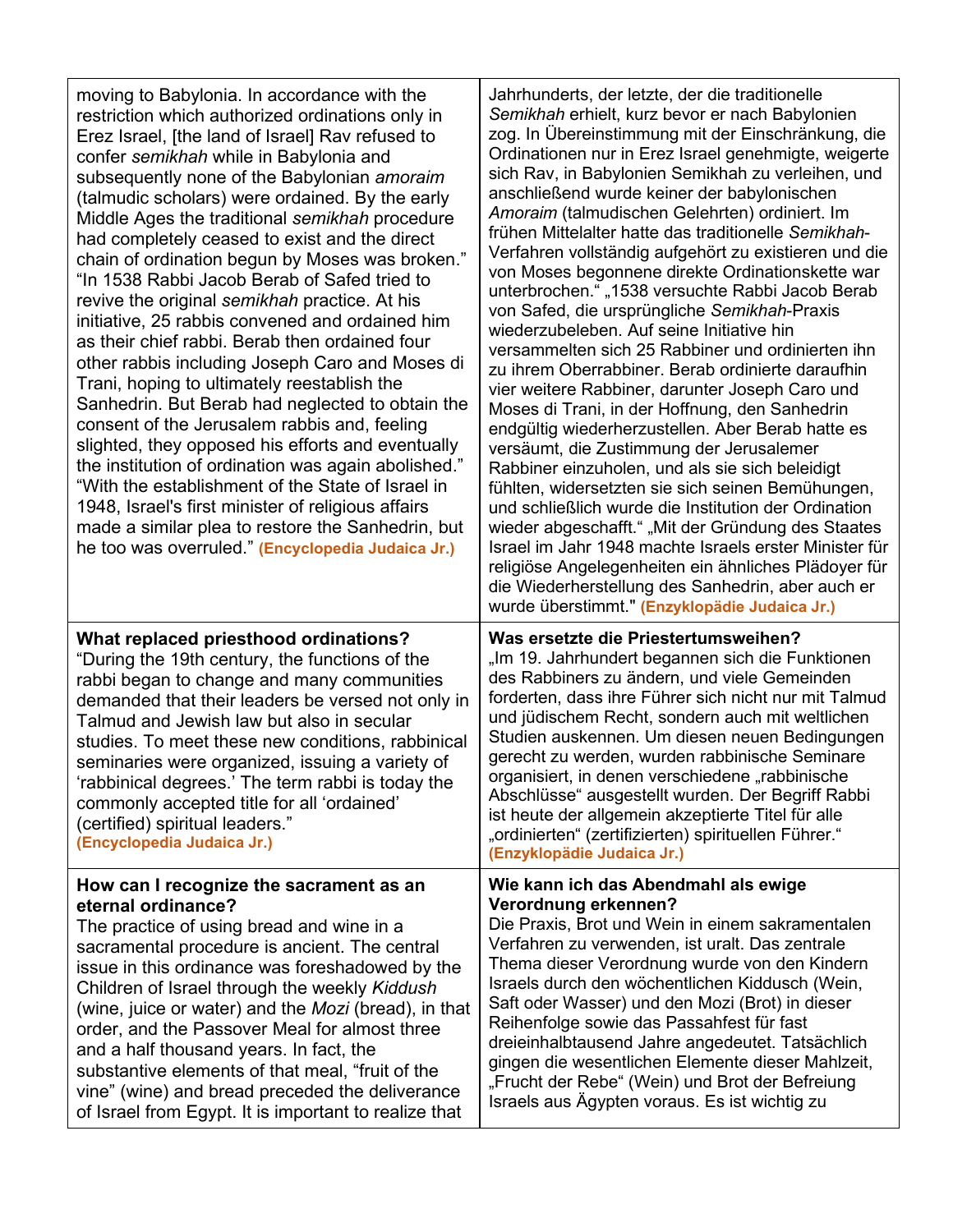| what Latter-day Saints call the Sacrament, was in<br>fact an eternal ordinance. The meanings of<br>ordinances may be updated from time to time, yet<br>the basis is still the same. "And Melchizedek king<br>of Salem brought forth bread and wine: and he<br>was the priest of the most high God." (Genesis<br>14:18) "And Melchizedek, king of Salem, brought<br>forth bread and wine; and he broke bread and<br>blest it; and he blest the wine, he being the priest<br>of the most high God" (JST Genesis 14:17)                                                                                                                                                                                                                                                                                                                                                                                                                                                                                                                                                                                                                                                                                                                                                                                                                                                                                         | erkennen, dass das, was die Heiligen der Letzten<br>Tage das Sakrament nennen, tatsächlich eine ewige<br>Verordnung war. Die Bedeutung von Verordnungen<br>kann von Zeit zu Zeit aktualisiert werden, die<br>Grundlage ist jedoch immer noch dieselbe. "Und<br>Melchisedek, der König von Salem, brachte Brot und<br>Wein heraus. Er war Priester des höchsten Gottes."<br>(Genesis 14:18) "Und Melchisedek, der König von<br>Salem, brachte Brot und Wein hervor; und er brach<br>Brot und segnete es; und er segnet den Wein, er ist<br>der Priester des höchsten Gottes "<br>(JST Genesis 14:17)                                                                                                                                                                                                                                                                                                                                                                                                                                                                                                                                                                                                                                                                                                                                                                                                                                                              |
|--------------------------------------------------------------------------------------------------------------------------------------------------------------------------------------------------------------------------------------------------------------------------------------------------------------------------------------------------------------------------------------------------------------------------------------------------------------------------------------------------------------------------------------------------------------------------------------------------------------------------------------------------------------------------------------------------------------------------------------------------------------------------------------------------------------------------------------------------------------------------------------------------------------------------------------------------------------------------------------------------------------------------------------------------------------------------------------------------------------------------------------------------------------------------------------------------------------------------------------------------------------------------------------------------------------------------------------------------------------------------------------------------------------|------------------------------------------------------------------------------------------------------------------------------------------------------------------------------------------------------------------------------------------------------------------------------------------------------------------------------------------------------------------------------------------------------------------------------------------------------------------------------------------------------------------------------------------------------------------------------------------------------------------------------------------------------------------------------------------------------------------------------------------------------------------------------------------------------------------------------------------------------------------------------------------------------------------------------------------------------------------------------------------------------------------------------------------------------------------------------------------------------------------------------------------------------------------------------------------------------------------------------------------------------------------------------------------------------------------------------------------------------------------------------------------------------------------------------------------------------------------|
| In what location is the more ancient<br>sacrament administered?<br>In modern Jewish life, there is something like the<br>sacrament that is actually done in the home.<br>There are two blessings each Sabbath eve. As<br>mentioned, one is the kidush. It is the blessing for<br>the wine. It always precedes the blessing over<br>the <i>hallah</i> , a special Sabbath bread. The blessing<br>over the bread (which happens at every meal) is<br>popularly called Ha Mozi. Many religious families<br>prefer to eat at a four-cornered table because<br>since there is no Temple the table at least<br>represents the shape of the altar. "The table is<br>set for the festive meal, with the Sabbath candles<br>glowing in polished holders. The family stands<br>and the father raises the brimming silver cup to<br>say Kiddush, the blessing and sanctification over<br>wine." "Kiddush is recited on the evening of the<br>Sabbath, or the festival, before the start of the<br>meal. Nothing may be eaten before Kiddush."<br>"Kiddush continues with the benediction for wine,<br>preceded by the word savri (Attention!) so that all<br>present, men and women, may fulfill the<br>requirement of Kiddush by listening carefully to<br>the recital of the prayer and by responding<br>'Amen' afterwards." (Encyclopedia Judaica Jr.)<br>When wine is not available, "living" water may be<br>used. | An welcher Stelle wird das ältere Abendmahl<br>verabreicht?<br>Im modernen jüdischen Leben gibt es so etwas wie<br>das Abendmahl, das tatsächlich zu Hause getan<br>wird. An jedem Sabbatabend gibt es zwei<br>Segnungen. Wie bereits erwähnt, ist einer der<br>Kidush. Es ist der Segen für den Wein. Es geht<br>immer dem Segen über der Hallah voraus, einem<br>besonderen Sabbatbrot. Der Segen über dem Brot<br>(der bei jeder Mahlzeit geschieht) wird im Volksmund<br>Ha Mozi genannt. Viele religiöse Familien<br>bevorzugen es, an einem viereckigen Tisch zu<br>essen, da der Tisch zumindest die Form des Altars<br>darstellt, da es keinen Tempel gibt. "Der Tisch ist für<br>das festliche Essen gedeckt, und die Sabbatkerzen<br>leuchten in polierten Haltern. Die Familie steht auf<br>und der Vater hebt den silbernen Becher, um<br>Kiddusch zu sagen, den Segen und die Heiligung<br>über Wein." "Kiddusch wird am Abend des Sabbats<br>oder des Festivals vor Beginn des Essens rezitiert.<br>Vor Kiddusch darf nichts gegessen werden."<br>"Kiddusch fährt mit dem Segen für Wein fort, dem<br>das Wort savri (Achtung!) Vorangestellt ist, damit<br>alle Anwesenden, Männer und Frauen, die<br>Anforderungen von Kiddusch erfüllen können, indem<br>sie dem Gebetsabend aufmerksam zuhören und<br>anschließend, "Amen" antworten." (Enzyklopädie<br>Judaica Jr.) Wenn kein Wein verfügbar ist, kann<br>"lebendes" Wasser verwendet werden. |
| What cloth do Jews use to cover the wine and<br>bread?<br>"The proper recitation of Kiddush is just before<br>the festive meal, at the place where the meal will<br>be eaten. However, it is a custom among<br>Ashkenazi Jews to say Kiddush in the synagogue<br>just after the Sabbath services. Originally it was<br>for the benefit of travelers who were lodged in the<br>synagogue, to enable them to fulfill the precept.<br>This custom is not followed in Israel." "On                                                                                                                                                                                                                                                                                                                                                                                                                                                                                                                                                                                                                                                                                                                                                                                                                                                                                                                               | Mit welchem Stoff bedecken Juden Wein und<br>Brot?<br>"Die richtige Rezitation von Kiddusch findet kurz vor<br>dem festlichen Essen an dem Ort statt, an dem das<br>Essen gegessen wird. Unter aschkenasischen Juden<br>ist es jedoch Brauch, kurz nach den<br>Sabbatgottesdiensten in der Synagoge Kiddusch zu<br>sagen. Ursprünglich war es für Reisende, die in der<br>Synagoge untergebracht waren, von Vorteil, das<br>Gebot zu erfüllen. Dieser Brauch wird in Israel nicht                                                                                                                                                                                                                                                                                                                                                                                                                                                                                                                                                                                                                                                                                                                                                                                                                                                                                                                                                                                |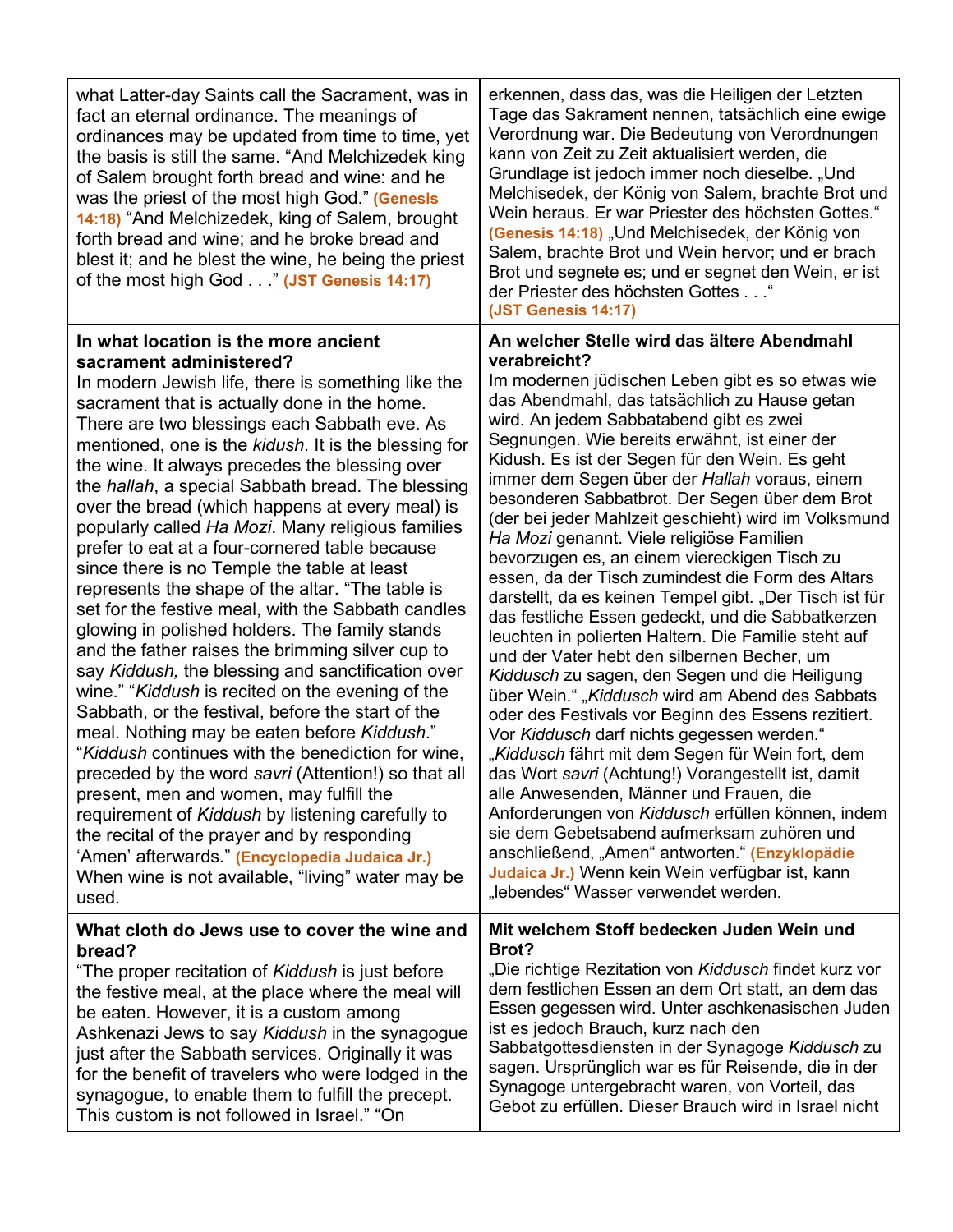| Sabbath and festivals the blessing over bread is<br>recited over two loaves (representing the double<br>portion of manna that fell on Friday and did not<br>go bad when kept till the Sabbath). These loaves<br>are specially sweet bread and made in a<br>distinctive shape. They are known as hallot<br>(singular: hallah), and are usually covered with a<br>cloth embroidered with Shabbat symbols. Should<br>there be no wine for Kiddush, it can be recited<br>over the hallot beverages other than wine<br>may also be used." (Encyclopedia Judaica Jr.)                                                                                                                                                                                                                                                                                                                                                                                                                                                                                                                                                                                                                                                                                                                                                                                                                                                                                                                                                                                                                                                                                                                     | befolgt." "Am Sabbat und an Festen wird der Segen<br>über Brot über zwei Brote rezitiert (was die doppelte<br>Portion Manna darstellt, die am Freitag gefallen ist<br>und nicht schlecht geworden ist, wenn sie bis zum<br>Sabbat aufbewahrt wird). Diese Brote sind<br>besonders süßes Brot und werden in einer<br>unverwechselbaren Form hergestellt. Sie sind als<br>Hallot (Singular: Hallah) bekannt und werden<br>normalerweise mit einem Tuch bedeckt, das mit<br>Schabbat-Symbolen bestickt ist. Sollte es keinen<br>Wein für Kiddusch geben, kann er über dem Hallot<br>rezitiert werden. Es können auch andere Getränke<br>als Wein verwendet werden."<br>(Enzyklopädie Judaica Jr.)                                                                                                                                                                                                                                                                                                                                                                                                                                                                                                                                                                                                                                                                                                                                                                                                                                                                                                                                                                                                                     |
|-------------------------------------------------------------------------------------------------------------------------------------------------------------------------------------------------------------------------------------------------------------------------------------------------------------------------------------------------------------------------------------------------------------------------------------------------------------------------------------------------------------------------------------------------------------------------------------------------------------------------------------------------------------------------------------------------------------------------------------------------------------------------------------------------------------------------------------------------------------------------------------------------------------------------------------------------------------------------------------------------------------------------------------------------------------------------------------------------------------------------------------------------------------------------------------------------------------------------------------------------------------------------------------------------------------------------------------------------------------------------------------------------------------------------------------------------------------------------------------------------------------------------------------------------------------------------------------------------------------------------------------------------------------------------------------|--------------------------------------------------------------------------------------------------------------------------------------------------------------------------------------------------------------------------------------------------------------------------------------------------------------------------------------------------------------------------------------------------------------------------------------------------------------------------------------------------------------------------------------------------------------------------------------------------------------------------------------------------------------------------------------------------------------------------------------------------------------------------------------------------------------------------------------------------------------------------------------------------------------------------------------------------------------------------------------------------------------------------------------------------------------------------------------------------------------------------------------------------------------------------------------------------------------------------------------------------------------------------------------------------------------------------------------------------------------------------------------------------------------------------------------------------------------------------------------------------------------------------------------------------------------------------------------------------------------------------------------------------------------------------------------------------------------------|
| How does immersion connect with the<br><b>Kiddush and Motzi?</b><br>It may be significant that, to the Jews, the<br>blessing of wine and then bread is in anticipation<br>of a greater deliverance than from Egypt. To<br>believers in Jesus, the ritual is done by blessing<br>the bread first and then the wine. This is done in<br>remembrance of the great deliverance, the<br>atonement. Another important Biblical ritual is<br>immersion or what is called <i>mikveh</i> in Hebrew.<br>This is done for a religious cleansing as well as<br>required for conversion to Judaism. Once again,<br>reviewing the Jewish concept of <i>mikveh</i> ,<br>(immersion) is helpful. "A potential convert (or<br>proselyte) is first questioned by a court (bet din)<br>of three rabbis. They usually begin by trying to<br>persuade him to give up the idea of joining a<br>nation which has been, and today still is, severely<br>persecuted. If the candidate still affirms sincerely<br>that he is ready to 'accept the yoke of the<br>commandments,' he or she must undergo a<br>period of instruction in Judaism, in its laws and<br>practices. After thorough study, when he<br>understands the <i>mitzvot</i> and is ready to begin his<br>life as a Jew, the candidate is ready for the rituals<br>of conversion." "For both males and females the<br>bet din [witnesses] oversees their immersion in a<br>ritual bath (mikveh)." "Like the synagogue and the<br>cemetery, the <i>mikveh</i> is a basic element of<br>Jewish family and communal life, and thus the<br>erection of a <i>mikveh</i> was among the first projects<br>undertaken by Jewish communities throughout | Wie verbindet sich das Eintauchen mit dem<br><b>Kiddusch und Motzi?</b><br>Es mag bezeichnend sein, dass für die Juden der<br>Segen von Wein und dann Brot eine größere<br>Befreiung erwartet als von Ägypten. Für die<br>Gläubigen an Jesus wird das Ritual durchgeführt,<br>indem zuerst das Brot und dann der Wein gesegnet<br>werden. Dies geschieht in Erinnerung an die große<br>Befreiung, das Sühnopfer. Ein weiteres wichtiges<br>biblisches Ritual ist das Eintauchen oder das, was<br>auf Hebräisch Mikwe genannt wird. Dies geschieht<br>sowohl für eine religiöse Säuberung als auch für die<br>Bekehrung zum Judentum. Wieder einmal ist es<br>hilfreich, das jüdische Konzept der Mikwe<br>(Eintauchen) zu überprüfen. "Ein potenzieller<br>Konvertit (oder Proselyte) wird zuerst von einem<br>Gericht (bet din) aus drei Rabbinern befragt. Sie<br>beginnen normalerweise damit, ihn zu überreden,<br>die Idee aufzugeben, einer Nation beizutreten, die<br>schwer verfolgt wurde und heute noch verfolgt wird.<br>Wenn der Kandidat immer noch aufrichtig bekräftigt,<br>dass er bereit ist, "das Joch der Gebote<br>anzunehmen", muss er oder sie eine<br>Unterrichtsstunde im Judentum, in seinen Gesetzen<br>und Praktiken absolvieren. Nach gründlichen<br>Studien, wenn er die Mizwot versteht und bereit ist,<br>sein Leben als Jude zu beginnen, ist der Kandidat<br>bereit für die Rituale der Bekehrung." "Sowohl für<br>Männer als auch für Frauen überwacht die Wette din<br>[Zeugen] ihr Eintauchen in ein rituelles Bad<br>(Mikwe).", Wie die Synagoge und der Friedhof ist die<br>Mikwe ein Grundelement des jüdischen Familien-<br>und Gemeinschaftslebens, und daher gehörte die |
| the world from earliest times."<br>(Encyclopedia Judaica Jr.)                                                                                                                                                                                                                                                                                                                                                                                                                                                                                                                                                                                                                                                                                                                                                                                                                                                                                                                                                                                                                                                                                                                                                                                                                                                                                                                                                                                                                                                                                                                                                                                                                       | Errichtung einer Mikwe zu den ersten Projekten, die<br>von jüdischen Gemeinden auf der ganzen Welt seit<br>frühester Zeit durchgeführt wurden."                                                                                                                                                                                                                                                                                                                                                                                                                                                                                                                                                                                                                                                                                                                                                                                                                                                                                                                                                                                                                                                                                                                                                                                                                                                                                                                                                                                                                                                                                                                                                                    |

**(Enzyklopädie Judaica Jr.)**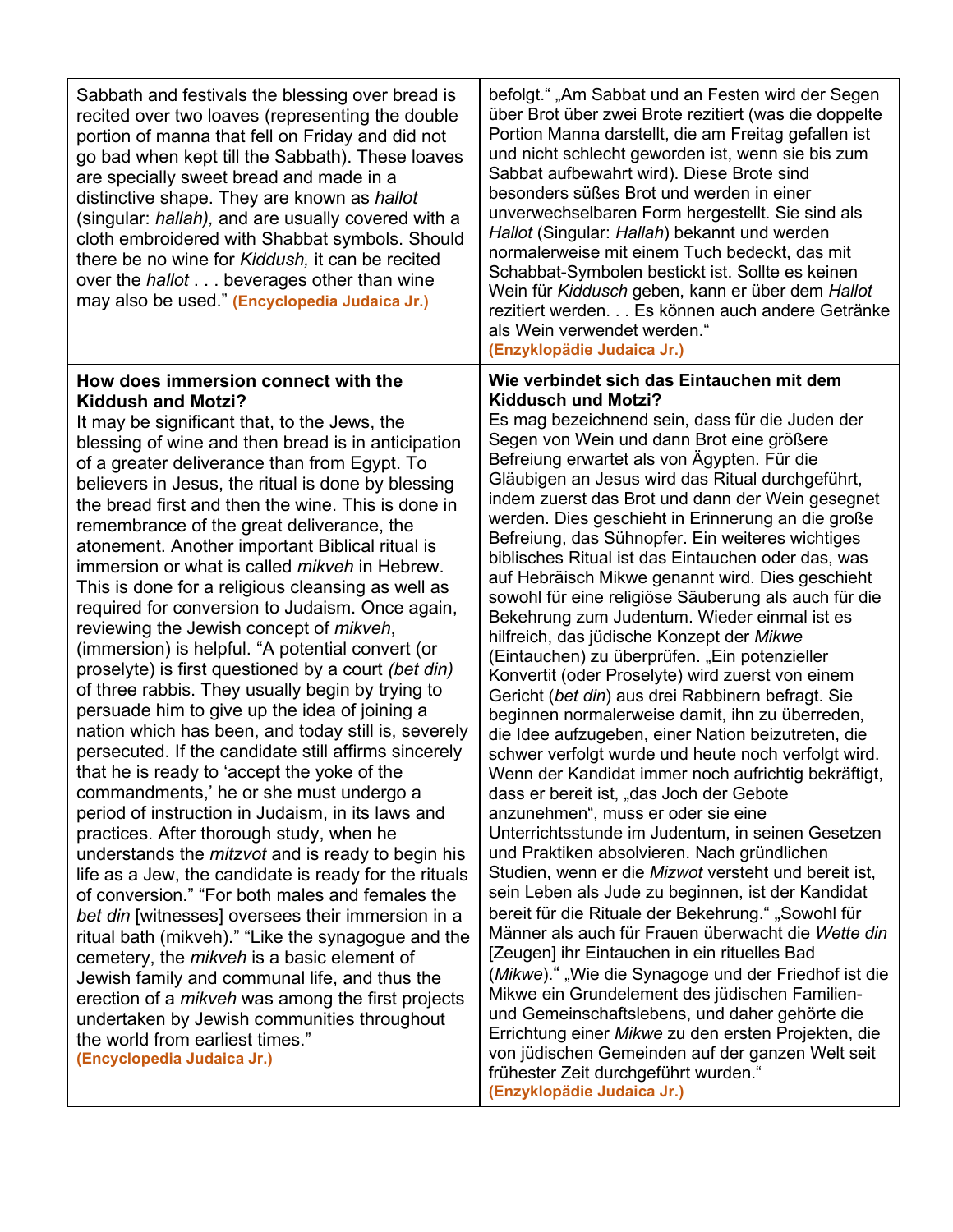## **How often are public or group religious gatherings in Bible traditions?**

The admonition to meet often is part of the practice to keep us in the right way. Modern Jewry has public meetings where the Torah and other scriptures are read three times a week. These are on Mondays, Thursday and, of course, on Sabbath, Saturday. "According to an ancient tradition, Moses commanded that the Israelites should read the Torah on the Sabbath, on festivals, and on the first day of each month; Ezra decreed that it should also be read on Monday and Thursday mornings as well as Sabbath afternoons. Scholars differ as to whether this tradition should be taken as a historical statement or not; however, even those who are skeptical about its literal truth believe that the tradition of reading the Torah in public is a very ancient one." "The Babylonian Talmud relates that the Jews of 'the West' (i.e., Erez Israel) took three years to complete their public reading of the Torah. They apparently divided the Torah into more than 150 different sections *(sedarim,* singular: *sidrah;* or *parashot,* singular: *parashah).* On the first Sabbath of their cycle they read the first few chapters of Genesis, on the next Sabbath a few more, and so on until, by the end of three years, they had read the entire Torah." "In Babylonia, the custom was different. There the Torah was divided into 54 different sections (naturally the Babylonian sections were about three times as long as the Palestinian sections) so that the entire cycle was completed in one year. Today, nearly all communities follow the Babylonian custom; however, some congregations, especially within the Conservative and Reform movements, are experimenting with a three-year cycle." **(Encyclopedia Judaica Jr.)**

## **What could be a purpose of the three-year ministry of the Savior?**

In the days of the Savior, the Torah and scripture reading was only once a week and the three-year cycle was probably being used. Maybe, that is one reason he had a three-year ministry. That way Jesus could teach the entire Law and The Prophets. What is paramount in the Lord's ministry, then and now, is that all religious work, procedures and practices are to be guided by *emunah*, faith, true faith with works. "And their

**Wie oft finden öffentliche oder gruppenreligiöse Versammlungen in biblischen Traditionen statt?** Die Ermahnung, sich oft zu treffen, ist Teil der Praxis, uns auf dem richtigen Weg zu halten. Das moderne Judentum hat öffentliche Versammlungen, bei denen die Thora und andere Schriften dreimal pro Woche gelesen werden. Diese sind montags, donnerstags und natürlich am Sabbat, samstags. "Nach einer alten Tradition befahl Mose, dass die Israeliten die Thora am Sabbat, auf Festen und am ersten Tag eines jeden Monats lesen sollten. Esra verfügte, dass es auch am Montag- und Donnerstagmorgen sowie am Sabbatnachmittag gelesen werden sollte. Wissenschaftler unterscheiden sich darin, ob diese Tradition als historische Aussage verstanden werden sollte oder nicht; Aber selbst diejenigen, die skeptisch gegenüber ihrer wörtlichen Wahrheit sind, glauben, dass die Tradition, die Tora in der Öffentlichkeit zu lesen, eine sehr alte ist." "Der babylonische Talmud berichtet, dass die Juden des Westens (d. H. Erez Israel) drei Jahre gebraucht haben, um ihre öffentliche Lesung der Tora abzuschließen. Sie haben die Tora anscheinend in mehr als 150 verschiedene Abschnitte unterteilt (*Sedarim*, Singular: *Sidrah*; oder *Parashot*, Singular: *Parashah*). Am ersten Sabbat ihres Zyklus lasen sie die ersten Kapitel der Genesis, am nächsten Sabbat noch einige und so weiter, bis sie nach drei Jahren die gesamte Thora gelesen hatten." "In Babylonien war der Brauch anders. Dort wurde die Tora in 54 verschiedene Abschnitte unterteilt (natürlich waren die babylonischen Abschnitte etwa dreimal so lang wie die palästinensischen Abschnitte), so dass der gesamte Zyklus in einem Jahr abgeschlossen war. Heute folgen fast alle Gemeinden dem babylonischen Brauch; Einige Gemeinden, insbesondere innerhalb der konservativen und der Reformbewegung, experimentieren jedoch mit einem Dreijahreszyklus." **(Enzyklopädie Judaica Jr.)**

## **Was könnte ein Zweck des dreijährigen Dienstes des Erretters sein?**

In den Tagen des Erretters wurde die Thora und die Schrift nur einmal pro Woche gelesen, und der Dreijahreszyklus wurde wahrscheinlich verwendet. Vielleicht war das ein Grund, warum er drei Jahre lang Dienst hatte. Auf diese Weise konnte Jesus das gesamte Gesetz und die Propheten lehren. Was im Dienst des Herrn damals und heute von größter Bedeutung ist, ist, dass alle religiösen Arbeiten, Verfahren und Praktiken von *Emuna*, Glauben und wahrem Glauben an Werke geleitet werden. "Und